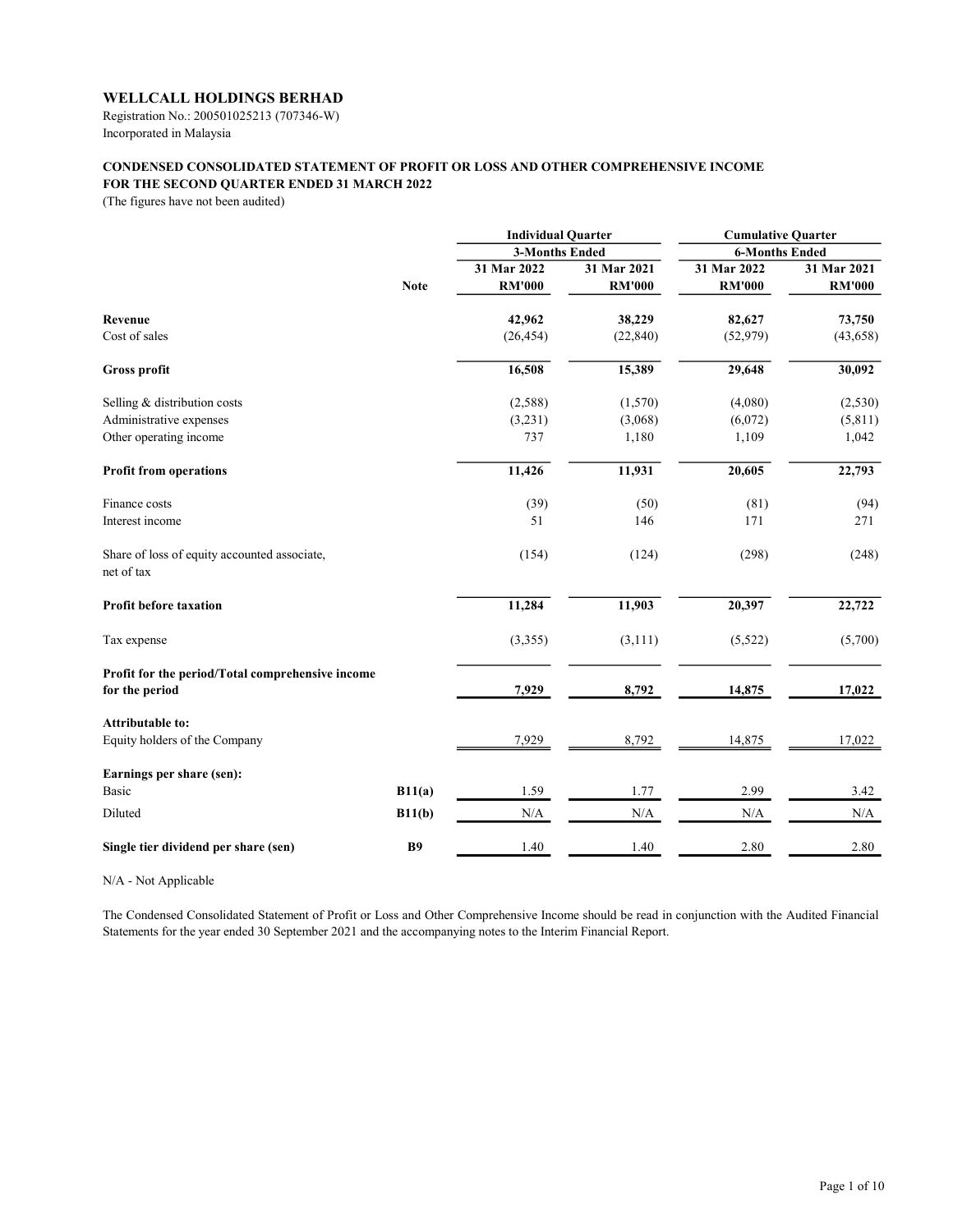Registration No.: 200501025213 (707346-W) Incorporated in Malaysia

# CONDENSED CONSOLIDATED STATEMENT OF FINANCIAL POSITION

# AS AT 31 MARCH 2022

(The figures have not been audited)

|                                                     |                | <b>Audited</b> |
|-----------------------------------------------------|----------------|----------------|
|                                                     | As At          | As At          |
|                                                     | 31 Mar 2022    | 30 Sep 2021    |
|                                                     | <b>RM'000</b>  | <b>RM'000</b>  |
| <b>ASSETS</b>                                       |                |                |
| <b>Non-current assets</b>                           |                |                |
| Property, plant and equipment                       | 49,688         | 51,729         |
| Investment property                                 | 4,344          | 4,418          |
| Investment in associate                             | 3,172          | 3,470          |
| Other investment                                    | 10             | 10             |
|                                                     | 57,214         | 59,627         |
|                                                     |                |                |
| <b>Current assets</b>                               |                |                |
| Inventories                                         | 24,991         | 20,142         |
| Trade receivables                                   | 2,360          | 6,486          |
| Other receivables, deposits & prepayments           | 394            | 109            |
| Tax recoverable                                     | 12             | 12             |
| Deposits with licensed banks                        | 9,950          | 15,650         |
| Cash and bank balances                              | 44,530         | 45,940         |
|                                                     | 82,237         | 88,339         |
|                                                     |                |                |
| <b>TOTAL ASSETS</b>                                 | 139,451        | 147,966        |
| <b>EQUITY AND LIABILITIES</b>                       |                |                |
| <b>Capital and reserves</b>                         |                |                |
| Share capital                                       | 68,836         | 68,836         |
| Retained profits                                    | 52,259         | 58,298         |
| <b>TOTAL EQUITY</b>                                 | 121,095        | 127,134        |
| Non-current liability                               |                |                |
| Deferred taxation                                   | 5,068          | 4,953          |
|                                                     | 5,068          | 4,953          |
| <b>Current liabilities</b>                          |                |                |
| Trade payables                                      |                |                |
|                                                     | 3,877<br>6,728 | 5,101<br>9,228 |
| Other payables & accruals                           |                |                |
| Tax payable                                         | 2,684          | 1,550          |
|                                                     | 13,289         | 15,879         |
| <b>TOTAL LIABILITIES</b>                            | 18,357         | 20,832         |
| TOTAL EQUITY AND LIABILITIES                        | 139,452        | 147,966        |
|                                                     |                |                |
| Net assets per share attributable to equity holders |                |                |
| of the Company (RM)                                 | 0.243          | 0.255          |

The Condensed Consolidated Statement of Financial Position should be read in conjunction with the Audited Financial

Statements for the year ended 30 September 2021 and the accompanying notes to the Interim Financial Report.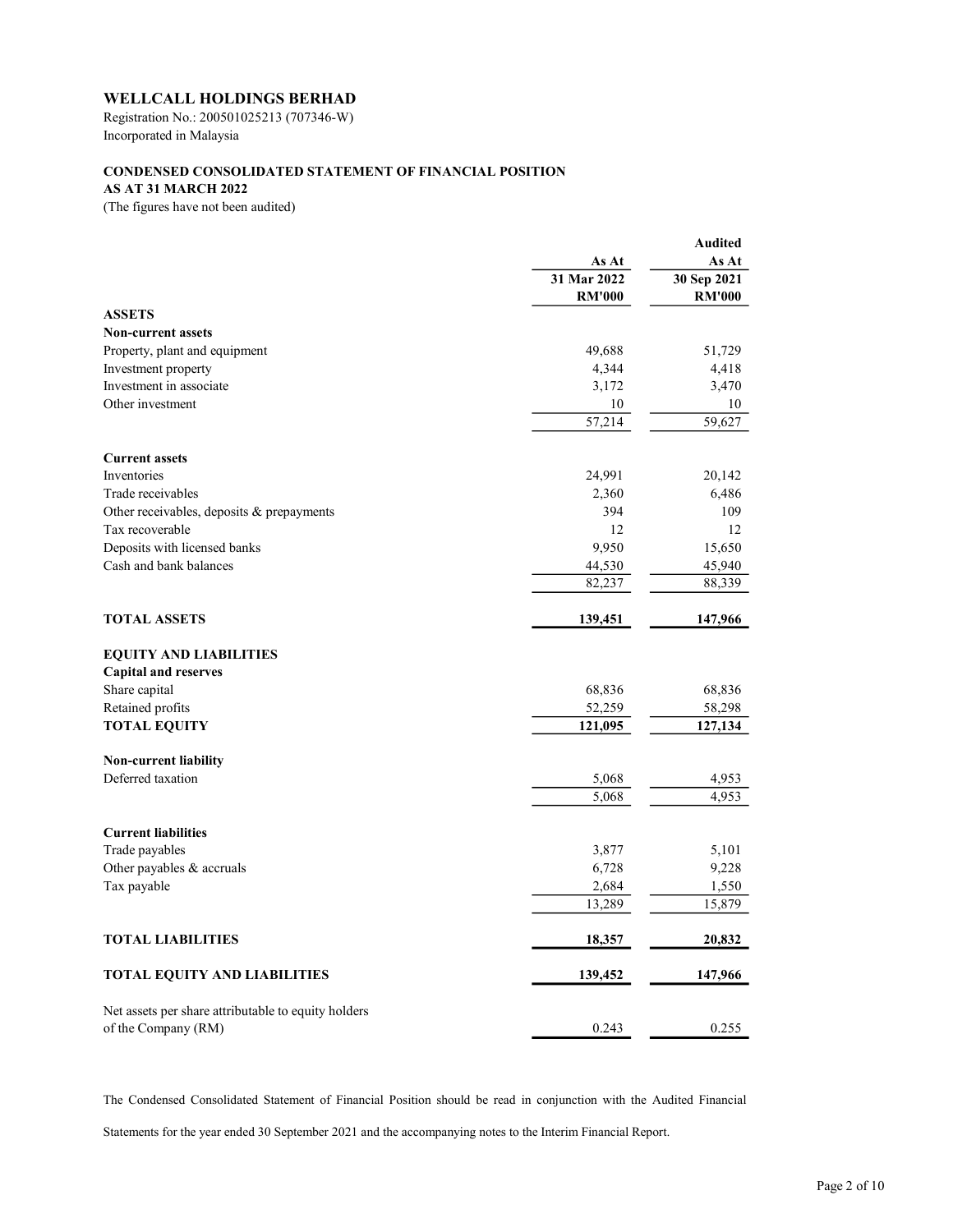Registration No.: 200501025213 (707346-W) Incorporated in Malaysia

# CONDENSED CONSOLIDATED STATEMENT OF CHANGES IN EQUITY FOR THE SECOND QUARTER ENDED 31 MARCH 2022

(The figures have not been audited)

|                                                                             | <b>Non-Distributable</b> | <b>Distributable</b> |                     |  |
|-----------------------------------------------------------------------------|--------------------------|----------------------|---------------------|--|
|                                                                             | <b>Share</b>             | <b>Retained</b>      | <b>Total</b>        |  |
| At 1 October 2021<br>Total comprehensive income for the period<br>Dividends | Capital                  | <b>Profits</b>       | <b>Equity</b>       |  |
|                                                                             | <b>RM'000</b>            | <b>RM'000</b>        | <b>RM'000</b>       |  |
|                                                                             | 68,836                   | 58,298               | 127,134             |  |
|                                                                             | $\overline{\phantom{a}}$ | 14,875               | 14,875<br>(20, 914) |  |
|                                                                             |                          | (20, 914)            |                     |  |
| <b>At 31 March 2022</b>                                                     | 68,836                   | 52,259               | 121,095             |  |
| At 1 October 2020                                                           | 68,836                   | 52,028               | 120,864             |  |
| Total comprehensive income for the period                                   | $\overline{\phantom{a}}$ | 17,022               | 17,022              |  |
| Dividends                                                                   | $\overline{\phantom{0}}$ | (13, 943)            | (13, 943)           |  |
| At 31 March 2021                                                            | 68,836                   | 55,107               | 123,943             |  |
|                                                                             |                          |                      |                     |  |

Note 1:

With the Companies Act 2016 ("CA 2016") that had taken effect on 31 January 2017, the credit standing in the share premium account of RM2.443 million had been transferred to the share capital account. Pursuant to sub-section 618(3) and 618(4) of the CA 2016, the Group may exercise its right to use the credit amounts being transferred from share premium account within twenty four (24) months after the commencement of the CA 2016. The Board of Directors had approved to transfer the share premium account of RM2.443 million to the share capital account.

The Condensed Consolidated Statement of Changes in Equity should be read in conjunction with the Audited Financial Statements for the year ended 30 September 2021 and the accompanying notes to the Interim Financial Report.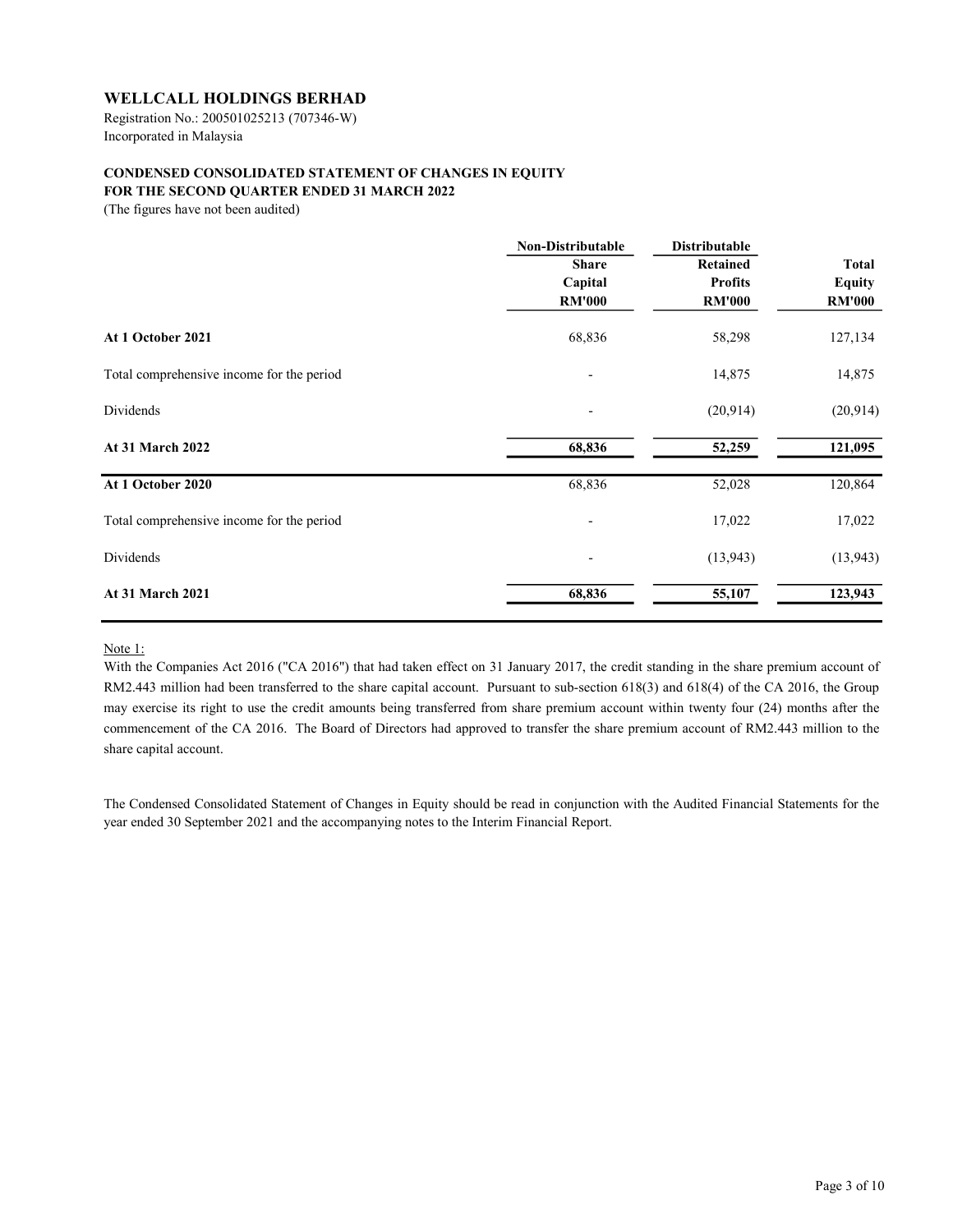Registration No.: 200501025213 (707346-W) Incorporated in Malaysia

# CONDENSED CONSOLIDATED STATEMENT OF CASH FLOWS FOR THE SECOND QUARTER ENDED 31 MARCH 2022

(The figures have not been audited)

|                                                          | <b>6-Months Ended</b> |               |  |
|----------------------------------------------------------|-----------------------|---------------|--|
|                                                          | 31 Mar 2022           | 31 Mar 2021   |  |
|                                                          | <b>RM'000</b>         | <b>RM'000</b> |  |
| <b>Cash Flows from Operating Activities</b>              |                       |               |  |
| Profit before taxation                                   | 20,397                | 22,722        |  |
| Adjustments for:                                         |                       |               |  |
| Depreciation of investment property                      | 74                    | 51            |  |
| Depreciation of property, plant and equipment            | 2,492                 | 2,746         |  |
| Unrealised gain on foreign exchange                      | (63)                  | (343)         |  |
| Gain on disposal of property, plant and equipment        | (26)                  |               |  |
| Dividend income                                          | (1)                   | (1)           |  |
| Property, plant and equipment written off                | $\overline{2}$        |               |  |
| Interest income                                          | (171)                 | (271)         |  |
| Share of loss of equity accounted associates, net of tax | 298                   | 248           |  |
| Operating profit before working capital changes          | 23,002                | 25,152        |  |
| Net change in inventories                                | (4, 849)              | (3,913)       |  |
| Net change in receivables                                | 3,841                 | (322)         |  |
| Net change in payables                                   | (2,872)               | (560)         |  |
| Cash generated from operations                           | 19,122                | 20,357        |  |
| Tax paid                                                 | (5,126)               | (4,280)       |  |
| Interest received                                        | 171                   | 271           |  |
| Net cash generated from operating activities             | 14,167                | 16,348        |  |
| <b>Cash Flows from Investing Activities</b>              |                       |               |  |
| Proceeds from disposal of property, plant and equipment  | 26                    |               |  |
| Dividend received                                        | $\mathbf{1}$          | 1             |  |
| Capital work-in-progress                                 |                       | (623)         |  |
| Purchase of property, plant and equipment                | (453)                 | (81)          |  |
| Net cash used in investing activities                    | (426)                 | (703)         |  |
| <b>Cash Flows from Financing Activities</b>              |                       |               |  |
| Dividends paid                                           | (20, 914)             | (13, 943)     |  |
| Net cash used in financing activities                    | (20, 914)             | (13, 943)     |  |
| Net (Decrease)/Increase in Cash and Cash Equivalents     | (7, 173)              | 1,702         |  |
| <b>Effect of Exchange Rate Changes</b>                   | 63                    | 317           |  |
| Cash and Cash Equivalents at beginning of the year       | 61,590                | 56,079        |  |
| Cash and Cash Equivalents at end of the period           | 54,480                | 58,098        |  |

The Condensed Consolidated Statement of Cash Flows should be read in conjunction with the Audited Financial Statements for the year ended 30 September 2021 and the accompanying notes to the Interim Financial Report.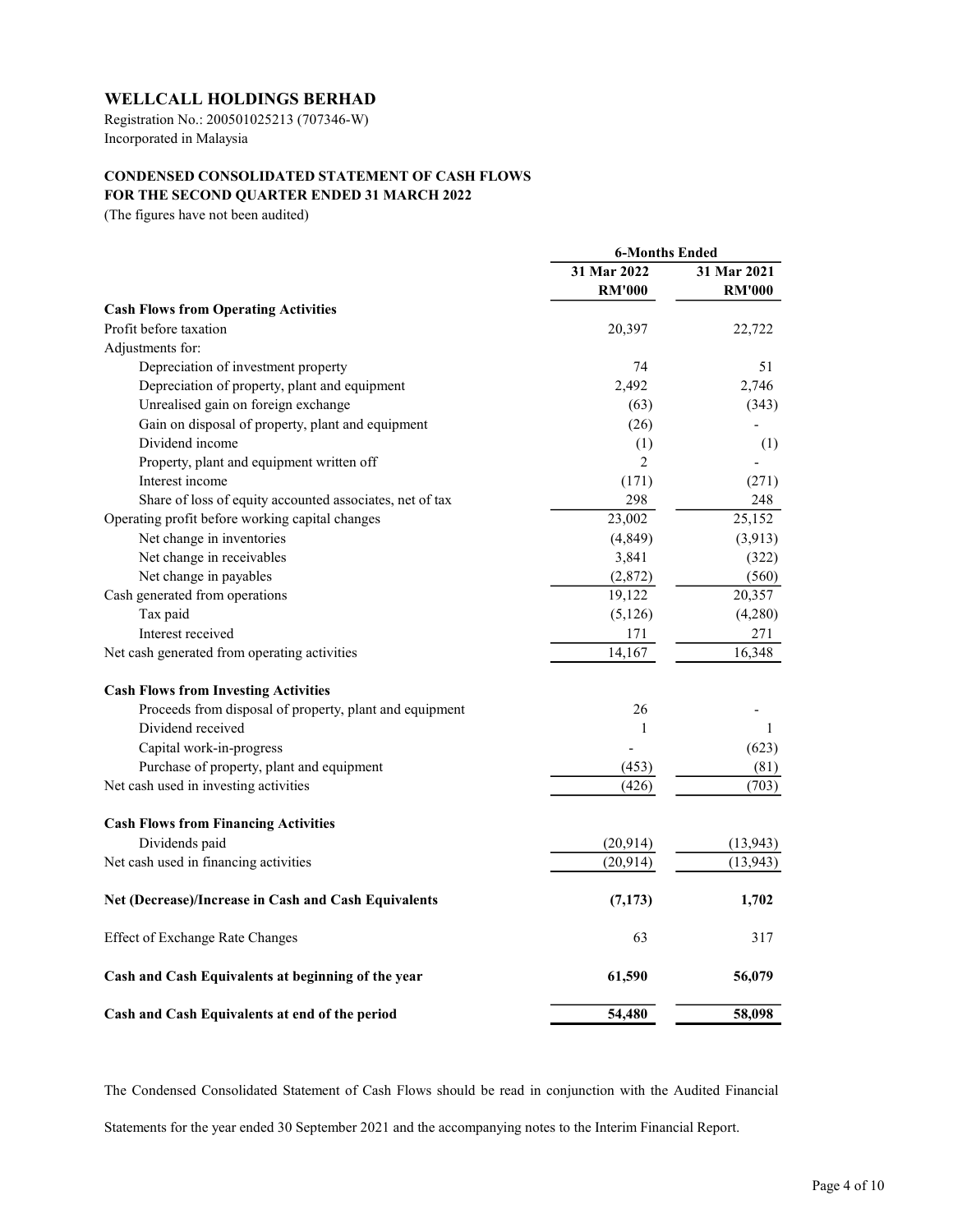Registration No.: 200501025213 (707346-W) Incorporated in Malaysia

## NOTES TO THE INTERIM FINANCIAL REPORT

### A. Explanatory Notes Pursuant to MFRS 134

#### A1. Basis of Preparation

The Interim Financial Report is unaudited and has been prepared in accordance with the reporting requirements outlined in the Malaysian Financial Reporting Standard ("MFRS") No. 134: Interim Financial Reporting issued by the Malaysian Accounting Standards Board ("MASB") and paragraph 9.22 of the Main Market Listing Requirements of the Bursa Malaysia Securities Berhad ("BMSB").

The Interim Financial Report should be read in conjunction with the audited financial statements of the Group for the financial year ended 30 September 2021. These explanatory notes attached provide an explanation of events and transactions that are significant for an understanding of the changes in the financial position and performance of the Group since the financial year ended 30 September 2021.

### Changes in accounting policies

The significant accounting policies adopted are consistent with those of the audited financial statements for the year ended 30 September 2021 except for the adoption of the following new, revised MFRSs, amendments to MFRS and Issues Committee ("IC") Interpretations:

#### Standards and Amendments Issued But Not Yet Effective

a) Amendments to MFRS 9, MFRS 139, MFRS 7, MFRS 4 and MFRS 16: Interest Rate Banchmark Reform-Phase 2

- b) Amendments to MFRS 16 Leases: Covid-19-Related Rent Concessions beyond 30th June, 2021
- c) MFRS 1: Annual Improvements to MFRS Standards 2018 2020
- d) Amendments to MFRS 3 Business Combinations: Reference to the Conceptual
- e) MFRS 9: Annual Improvements to MFRS Standards 2018 -2020
- f) Amendments to MFRS 116: Property, Plant and Equipment Proceeds before Intended Use
- g) Amendments to MFRS 137: Provisions, Contingent Liabilities and Contingent Assets Onerous Contract Cost of Fulfilling a Contract
- h) Amendments to MFRS 101: Classification of Liabilities as Current or Non-Current
- i) Amendments to MFRS 108: Definition of Accounting Estimates
- j) Amendments to MFRS 112: Deferred Tax related to Assets and Liabilities arising from a Single Transaction
- k) MFRS 17 Insurance Contracts

l) Amendments to MFRS 10: Consolidated Financial Statements and MFRS 128: Sale or Contribution of Assets between an Investor and its Associate or Joint Venture

The adoption of above standards and amendments to MFRS and IC Interpretations do not have material financial impact on the results and the financial position of the Group.

#### $A2$ . Auditors' Report on Preceding Annual Financial Statements

The preceding audited financial statements for the financial year ended 30 September 2021 was not subject to any qualification.

#### A3. Seasonal or Cyclical Factors

The Group's operations are not materially affected by seasonal or cyclical changes during the current quarter under review.

#### A4. Unusual Items

There were no material items of an unusual nature and amount affecting the results of current quarter and cumulative period-to-date.

#### A5. Changes in Estimates

There were no changes in estimates of amounts which have a material effect in the current quarter under review.

#### A6. Changes in Debt and Equity Securities

Please refer to Part B Note B7.

#### A7. Dividend Paid

A first single tier dividend of 1.40 sen per share on 497,947,555 ordinary shares in respect of the financial year ending 30 September 2022 amounting to approximately RM6,971,266 was paid on 25 March 2022.

#### A8. Segmental Information

Segmental information for the Group by geographical and business segment is presented as follows:

|                              | <b>6-Months Ended</b> |               |
|------------------------------|-----------------------|---------------|
| <b>Geographical Segments</b> | 31 Mar 2022           | 31 Mar 2021   |
| Revenue                      | <b>RM'000</b>         | <b>RM'000</b> |
| <b>Export Market</b>         |                       |               |
| USA/Canada                   | 23,353                | 16,006        |
| Asia                         | 14,164                | 14,833        |
| Middle East                  | 4,741                 | 6,856         |
| Europe                       | 12,073                | 10,550        |
| Australia/New Zealand        | 11,606                | 9,650         |
| South America                | 7,660                 | 7,964         |
| Africa                       | 1,104                 | 1,488         |
|                              | 74,701                | 67,347        |
| <b>Local Market</b>          | 7,926                 | 6,403         |
|                              | 82,627                | 73,750        |
| <b>Results</b>               |                       |               |
| <b>Export Market</b>         | 18,440                | 20,749        |
| <b>Local Market</b>          | 1,957                 | 1,973         |
| Profit before taxation       | 20,397                | 22,722        |
|                              |                       |               |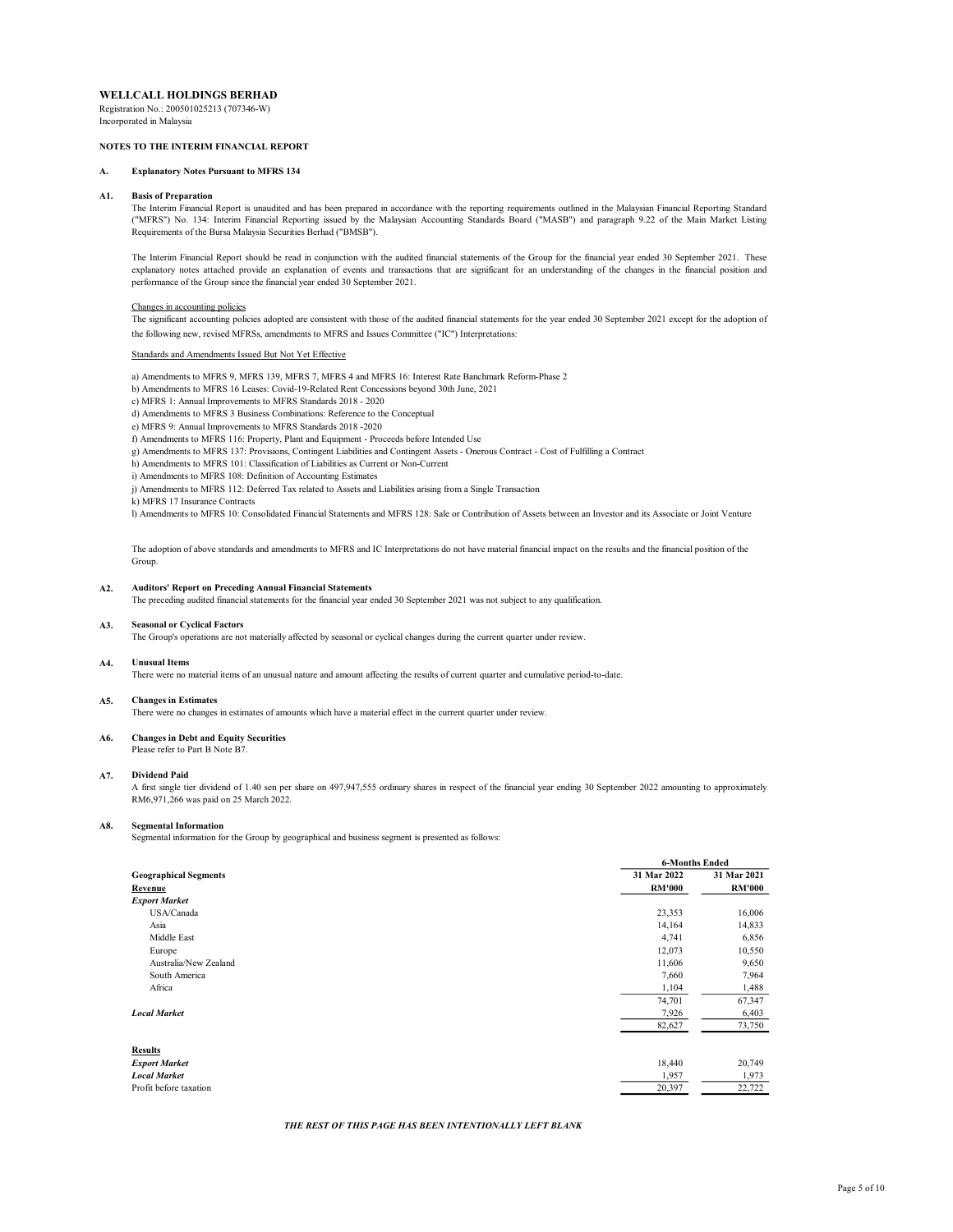Registration No.: 200501025213 (707346-W) Incorporated in Malaysia

## NOTES TO THE INTERIM FINANCIAL REPORT (Continued)

# A. Explanatory Notes Pursuant to MFRS 134 (Continued)

#### A9. Valuation of Property, Plant and Equipment

There were no revaluation of property, plant and equipment in the current quarter under review. The valuation of property, plant and equipment have been brought forward without amendments from the previous audited financial statements.

### A10. Material Events Subsequent to the End of the Quarter

There were no material events between the end of the current quarter under review and the date of this report, which is likely and substantially affecting the results of current quarter and cumulative period-to-date, except as disclosed in Part B Note B9.

### A11. Changes in Composition of the Group

There were no significant changes in the composition of the Group during the current quarter under review.

### A12. Contingent Liabilities and Contingent Assets

There were no contingent liabilities or contingent assets since the last annual reporting date.

### A13. Capital Commitment

There were no material capital commitments approved and contracted for capital expenditures as at the date of this report.

### A14. Cash and Cash Equivalents

Cash and cash equivalents included in the Condensed Consolidated Statement of Cash Flows comprises of the following amounts:

|                                                 | As at         | As at         |
|-------------------------------------------------|---------------|---------------|
|                                                 | 31 Mar 2022   | 31 Mar 2021   |
|                                                 | <b>RM'000</b> | <b>RM'000</b> |
| Deposit with licensed banks                     | 9,950         | 14,850        |
| Cash and bank balances                          | 44,530        | 43,248        |
|                                                 | 54,480        | 58,098        |
| Deposit with licensed banks:                    |               |               |
| (a) Islamic                                     | 8,950         | 13,850        |
| (b) Non-Islamic                                 | 1,000         | 1,000         |
|                                                 | 9,950         | 14,850        |
| Total cash (excluding Islamic instrument) ("A") | 31,728        | 30,632        |
| Total assets ("B")                              | 139.451       | 144,344       |
| $A/B$ (%)                                       | 23%           | 21%           |

### A15. Related Party Transactions

| Related party transactions with Global Rubber Industry (M) Sdn. Bhd. as follows:         | 6-Months Ended               |                              |
|------------------------------------------------------------------------------------------|------------------------------|------------------------------|
|                                                                                          | 31 Mar 2022<br><b>RM'000</b> | 31 Mar 2021<br><b>RM'000</b> |
| Sub-contract services for topping of nylon cord on hoses for Wellcall Hose (M) Sdn. Bhd. | .524                         | 44 <sup>7</sup>              |

These transactions have been entered into in the normal course of business and have been estalished under negotiated terms.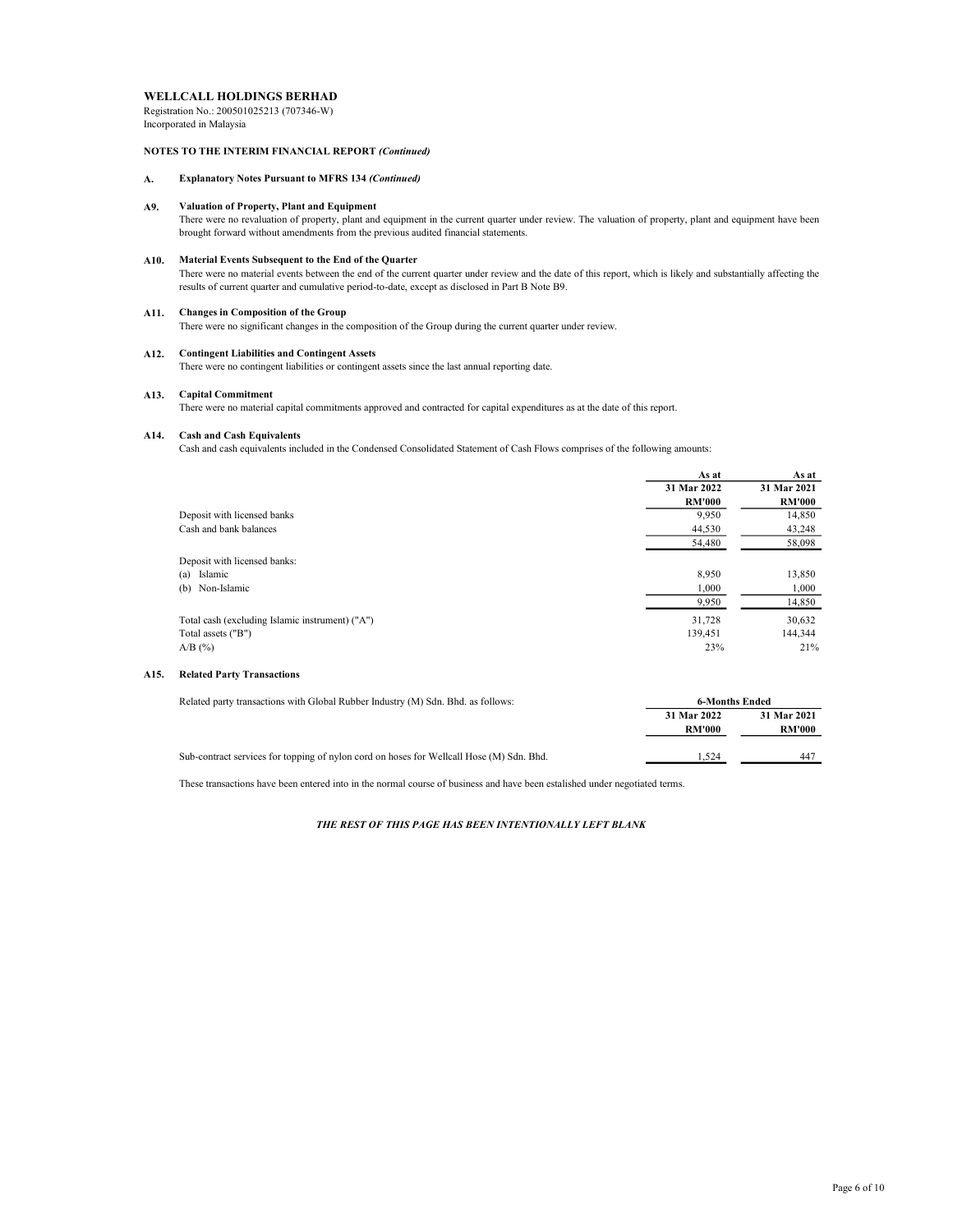Registration No.: 200501025213 (707346-W) Incorporated in Malaysia

### NOTES TO THE INTERIM FINANCIAL REPORT (Continued)

## B. Additional Information Required by the Bursa Malaysia Securities Berhad Listing Requirements

#### B1.1. Analysis of Current Quarter Performance

|                                |               | 3-Months Ended |               |        |
|--------------------------------|---------------|----------------|---------------|--------|
|                                | 31 Mar 2022   | 31 Mar 2021    | Variance      |        |
|                                | <b>RM'000</b> | <b>RM'000</b>  | <b>RM'000</b> | $\%$   |
| Revenue                        |               |                |               |        |
| (a) Export                     | 38,932        | 35,348         | 3,584         | 10%    |
| (b) Local                      | 4,030         | 2,881          | 1,149         | 40%    |
|                                | 42,962        | 38.229         | 4.733         | 12%    |
| Profit before taxation ("PBT") | 11,284        | 11,903         | (619)         | $-5\%$ |

For the current quarter ended 31 March 2022, the Group recorded revenue of RM42.962 million, representing an increase of RM4.733 million or approximately 12% on a quarter to quarter basis. The export market and local market contributed approximately 91% and 9% respectively to the Group's revenue. The increase in revenue was mainly resulted from increased order by customers from the United States coupled with the Group's efforts in fulfilling customers' requirements especially through prompt deliveries.

The Group achieved PBT of RM11.284 million for the current quarter ended 31 March 2022, representing a slight decrease of 5% from RM11.903 million in the corresponding quarter. The slight decrease of PBT was mainly due to higher logistic costs arising from constraint in shipping schedules, which led to higher freight charges.

#### B1.2. Analysis of Cumulative Quarter Performance (Year-to-Date)

|                                |               | <b>6-Months Ended</b> |               |         |
|--------------------------------|---------------|-----------------------|---------------|---------|
|                                | 31 Mar 2022   | 31 Mar 2021           | Variance      |         |
|                                | <b>RM'000</b> | <b>RM'000</b>         | <b>RM'000</b> | $\%$    |
| Revenue                        |               |                       |               |         |
| (a) Export                     | 74,701        | 67,347                | 7,354         | 11%     |
| (b) Local                      | 7,926         | 6,403                 | 1,523         | 24%     |
|                                | 82,627        | 73,750                | 8,877         | 12%     |
| Profit before taxation ("PBT") | 20,397        | 22,722                | (2,325)       | $-10\%$ |

The Group recorded revenue of RM82.627 million, representing an increase of RM8.877 million or approximately 12% from RM73.75 million for the six (6) months period ended 31 March 2022. The export market contributed approximately 91% to the Group's revenue. The export market registered an increase of 11% while local market registered an increase of 24% as compared to the corresponding period of the preceeding financial year. The overall improvement in revenue were mainly due to the increase of demand from both local and export market in line with the gradual improvement of global economy sentiment and trade momentum of the industrial hose market.

The Group recorded a PBT of RM20.397 million for the six (6) months period ended 31 March 2022 compared to PBT of RM22.722 million recorded in corresponding period of the preceeding financial year, representing a decrease of RM2.325 million or 10% decrease. Lower PBT achieved in the six (6) months period mainly due to global surge in freight charges and logistic costs.

#### B2. Comparison with Previous Quarter Results

|                                | Current        | Preceeding    |               |               |
|--------------------------------|----------------|---------------|---------------|---------------|
|                                | Ouarter        | Ouarter       |               |               |
|                                | 3-Months Ended |               |               |               |
|                                | 31 Mar 2022    | 31 Dec 2021   | Variance      |               |
|                                | <b>RM'000</b>  | <b>RM'000</b> | <b>RM'000</b> | $\frac{0}{0}$ |
| Revenue                        | 42.962         | 39,665        | 3.297         | 8%            |
| Profit before taxation ("PBT") | 11.284         | 9.113         | 2.171         | 24%           |

The Group recorded an increase in revenue to RM42.962 million for the current quarter ended 31 March 2022 as compared to RM39.665 million recorded in preceeding quarter last year, representing an increase of RM3.297 million or approximately 8% mainly due to increasing momentum of global demands for industrial rubber hoses.

As a result of increase in revenue, the Group recorded a higher PBT of RM11.284 million for the current quarter ended 31 March 2022 as compared to RM9.113 million recorded in the preceeding quarter ended 31 December 2021, representing an increase of RM2.171 million or approximately 24%.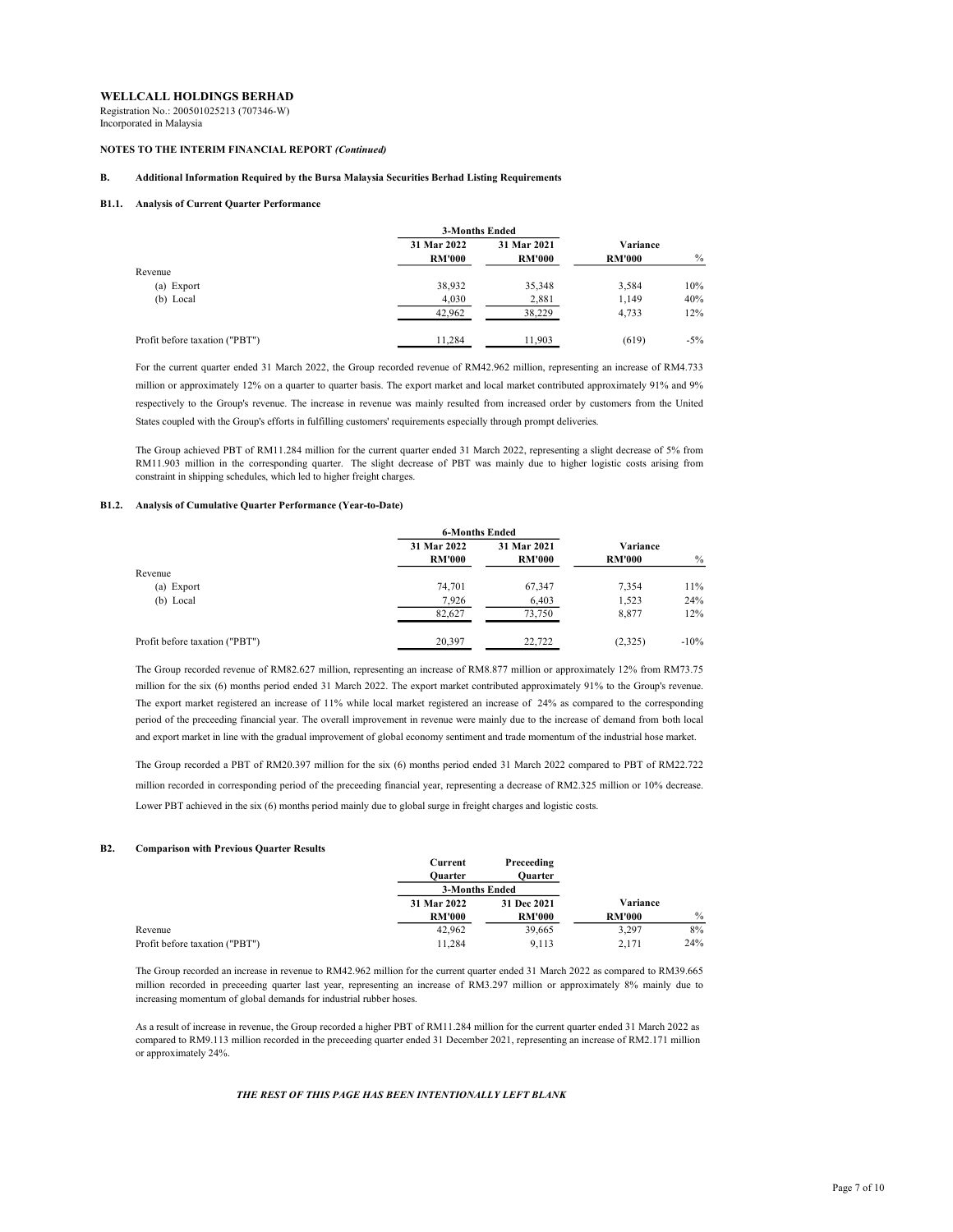Registration No.: 200501025213 (707346-W) Incorporated in Malaysia

## NOTES TO THE INTERIM FINANCIAL REPORT (Continued)

## B. Additional Information Required by the Bursa Malaysia Securities Berhad Listing Requirements (Continued)

#### B3. Prospect

The Board believes that the Group's prospect would remain positive as there were signs of recovery seen in Malaysia and demand from the export market. The Group remains resilient and is still able to sustain its market share and positioning despite headwinds in the global economy i.e. the current covid lockdowns in China arising from a new wave of infections and the on-going Russia-Ukraine crisis. The Group continues to manage its operating costs by responding swiftly to the fluctuation of supply and demand chain mechanism especially inherently with high freight and raw material costs.

Barring of any unforseen circumstances and the vibrancy of the global economy sentiment, the Board is optimistic of the Group's future prospect that continues to remain positive especially with the gradual increasing momentum of global demand for industrial rubber hoses.

#### **B4.** Board of Directors Statement on Internal Targets

The Group did not announce or disclose any profit forecast, projection or internal management target in any public document.

#### B5. Profit Forecast and Profit Guarantee

The Group did not announce or disclose any profit forecast or profit guarantee in a public document.

#### B6. Tax Expense

| <b>LGA LADVIST</b> |               |                                             |               |                           |  |
|--------------------|---------------|---------------------------------------------|---------------|---------------------------|--|
|                    |               | <b>Individual Quarter</b><br>3-Months Ended |               | <b>Cumulative Quarter</b> |  |
|                    |               |                                             |               | <b>6-Months Ended</b>     |  |
|                    | 31 Mar 2022   | 31 Mar 2021                                 | 31 Mar 2022   | 31 Mar 2021               |  |
|                    | <b>RM'000</b> | <b>RM'000</b>                               | <b>RM'000</b> | <b>RM'000</b>             |  |
| Income tax         | 3.004         | 3.005                                       | 5.407         | 5.922                     |  |
| Deferred tax       | 351           | 106                                         | 115           | (222)                     |  |
|                    | 3.355         | 3.111                                       | 5.522         | 5.700                     |  |

The deferred tax liabilities arose from accelerated capital allowances over depreciation plant and machineries.

#### B7. Group Borrowings

There were no group borrowings in the current quarter under review.

#### B8. Profit Before Taxation

|                                                                 | <b>Individual Quarter</b><br>3-Months Ended |               | <b>Cumulative Quarter</b><br><b>6-Months Ended</b> |               |
|-----------------------------------------------------------------|---------------------------------------------|---------------|----------------------------------------------------|---------------|
|                                                                 |                                             |               |                                                    |               |
|                                                                 | 31 Mar 2022                                 | 31 Mar 2021   | 31 Mar 2022                                        | 31 Mar 2021   |
|                                                                 | <b>RM'000</b>                               | <b>RM'000</b> | <b>RM'000</b>                                      | <b>RM'000</b> |
| Profit for the period is arrived at after charging/(crediting): |                                             |               |                                                    |               |
| (a) Interest income                                             | (51)                                        | (146)         | (171)                                              | (271)         |
| (b) Rental income                                               | (60)                                        | (54)          | (120)                                              | (108)         |
| (c) Depreciation of investment property                         | 37                                          | 26            | 74                                                 | 51            |
| (d) Depreciation of property, plant and equipment               | 1.239                                       | 1,355         | 2.492                                              | 2.746         |
| (e) Unrealized gain on foreign exchange                         | (165)                                       | (778)         | (63)                                               | (343)         |
| Realized gain on foreign exchange<br>(f)                        | (457)                                       | (318)         | (801)                                              | (479)         |
| (g) Gain on disposal of property, plant and equipment           | (6)                                         |               | (26)                                               |               |

Save as disclosed above and in the Condensed Consolidated Statement of Profit or Loss and Other Comprehensive Income, the other items under Appendix 9B, Part A (16) of the Bursa Listing Requirements are not applicable.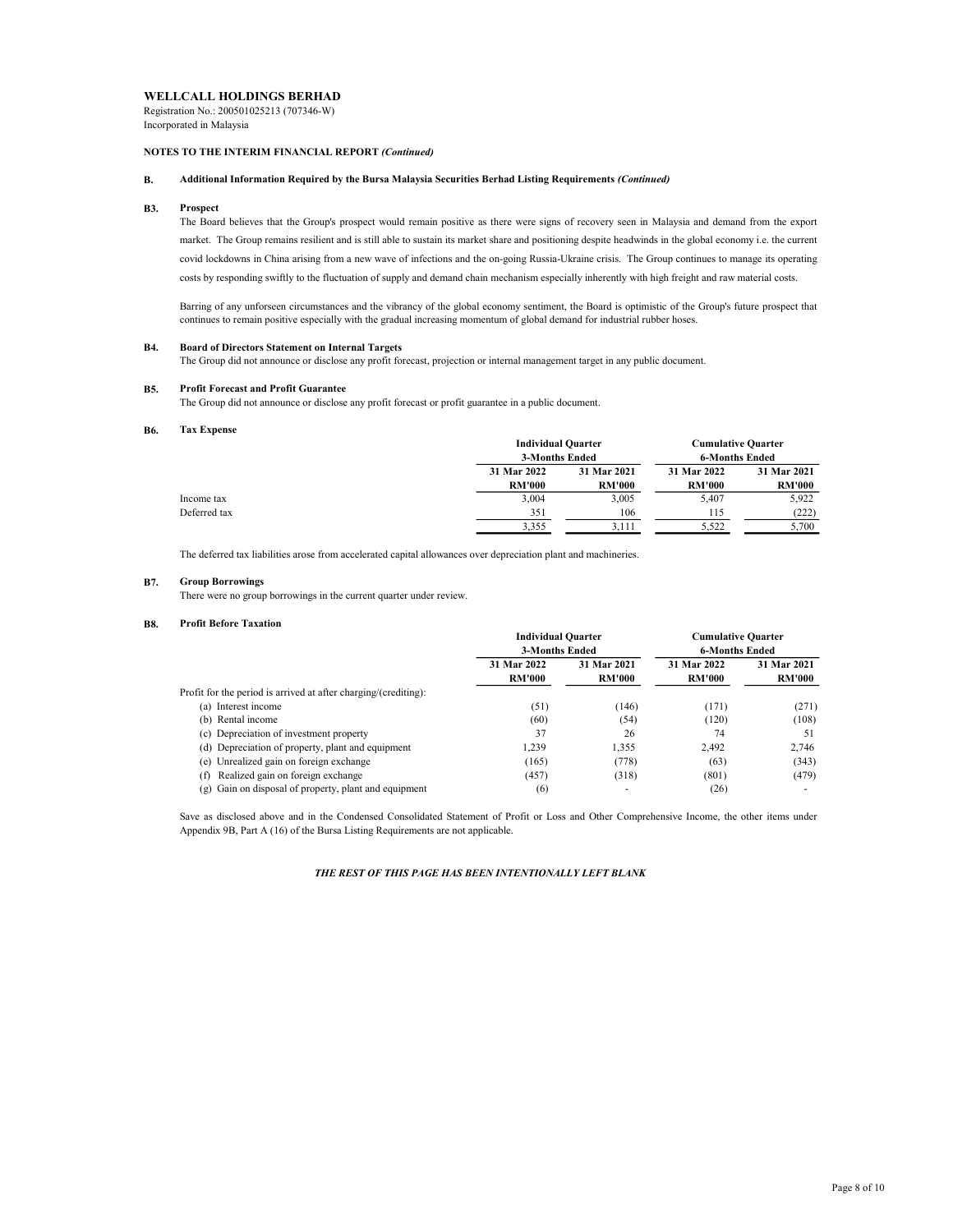Registration No.: 200501025213 (707346-W) Incorporated in Malaysia

## NOTES TO THE INTERIM FINANCIAL REPORT (Continued)

# B. Additional Information Required by the Bursa Malaysia Securities Berhad Listing Requirements (Continued)

#### B9. Dividends

The Board of Directors have recommended a second single tier dividend of 1.40 sen per share amounting to approximately RM6,971,266 in respect of financial year ending 30 September 2022. The entitlement date and payment date for the said dividend shall be on 14 June 2022 and 24 June 2022 respectively.

During the previous corresponding period, the Company declared a second single tier dividend of 1.40 sen per share for the financial year ended 30 September 2021 amounted to RM6,971,266.

The total dividend paid and payable by the Company in respect of the financial year ending 30 September 2022 is 2.80 sen per share represented by a total amount of approximately RM13,942,532.

### Records of Dividends

| Financial Year                                        | Dividend  | Total       |         |
|-------------------------------------------------------|-----------|-------------|---------|
|                                                       | Per Share | Dividend    | Status  |
|                                                       | Sen       | RM          |         |
| 2022 (2nd single tier dividend)                       | 1.40      | 6,971,266   | Payable |
| 2022 (1st single tier dividend)                       | 1.40      | 6,971,266   | Paid    |
| Total dividend payable for the current financial year | 2.80      | 13,942,532  |         |
| $2021$ *                                              | 7.00      | 34,856,330  | Paid    |
| $2020$ *                                              | 4.95      | 24,648,404  | Paid    |
| $2019$ *                                              | 5.65      | 28,134,038  | Paid    |
| $2018$ *                                              | 5.45      | 27,138,145  | Paid    |
| $2017$ *                                              | 6.17      | 30,706,773  | Paid    |
| $2016$ *                                              | 6.13      | 30,540,785  | Paid    |
| $2015$ *                                              | 6.13      | 30,540,785  | Paid    |
| $2014$ *                                              | 5.53      | 27,541,099  | Paid    |
| $2013$ *                                              | 4.79      | 23,872,684  | Paid    |
| $2012$ *                                              | 4.26      | 21,203,464  | Paid    |
| $2011$ *                                              | 3.19      | 15,867,047  | Paid    |
| $2010$ *                                              | 2.91      | 14,500,860  | Paid    |
| $2009$ *                                              | 2.89      | 14,372,251  | Paid    |
| $2008$ *                                              | 2.24      | 11,162,210  | Paid    |
| $2007$ *                                              | 1.62      | 8,055,482   | Paid    |
| $2006$ *                                              | 0.60      | 3,000,300   | Paid    |
| Total dividend paid from financial year 2006 to 2021  |           | 346,140,657 |         |

\* Adjusted to reflect the share split of every two (2) ordinary shares in WHB into three (3) ordinary shares in WHB held in WHB ("Subdivided Shares"). The subdivided shares was completed on 14 September 2017.

### B10. Material Litigation

The Group was not engaged in any material litigation or arbitration, either as plaintiff or defendant, which has a material effect on the financial position of the Group and the Board does not know of any proceedings pending or threatened, or of any fact likely to give rise to any proceedings, which might materially and adversely affect the position or business of the Group.